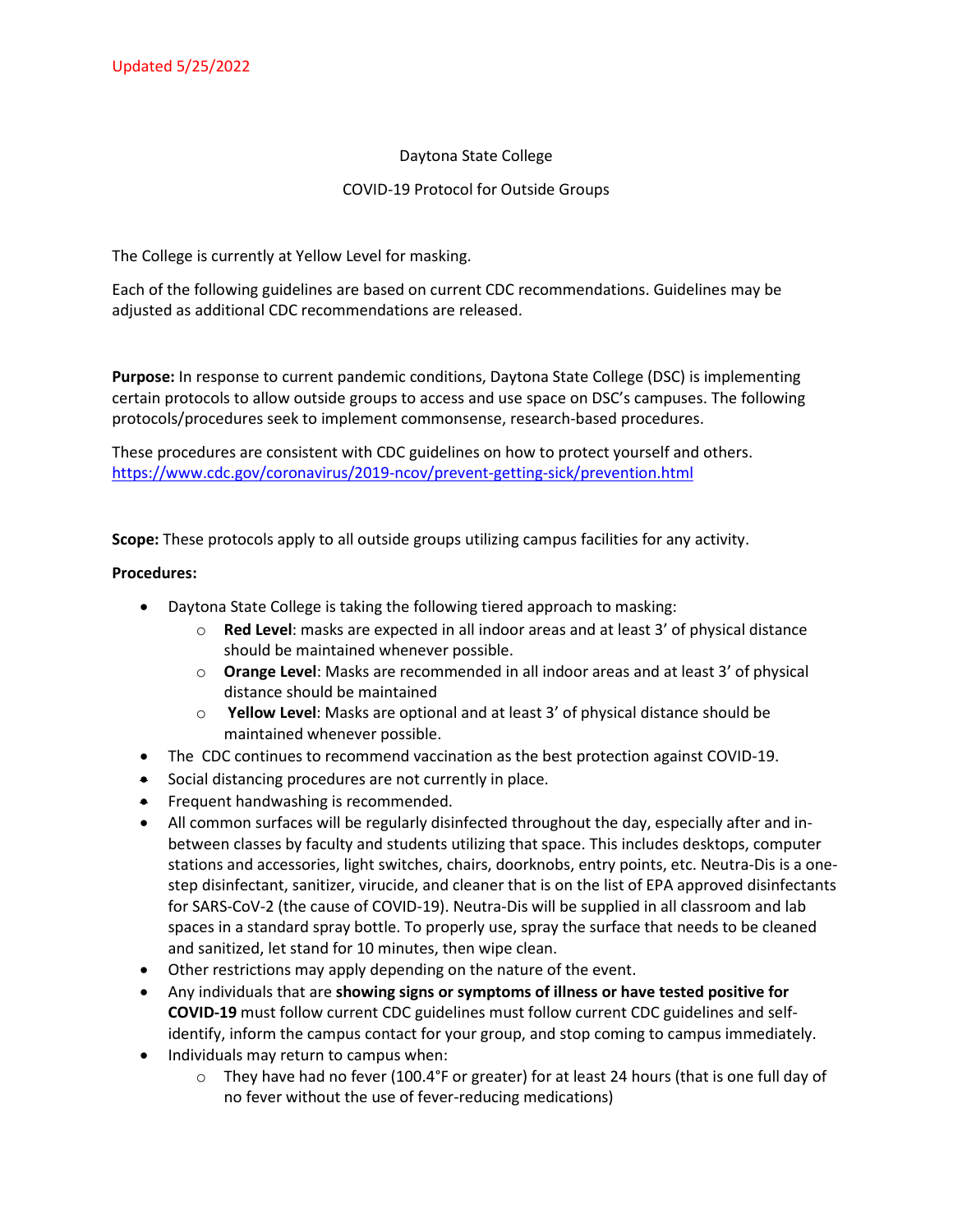AND

- $\circ$  Other symptoms have improved (for example, when a cough or shortness of breath have improved)
	- AND
- $\circ$  At least 5 days have passed since symptoms first appeared, unless otherwise directed by a healthcare provider (see reference E. below). OR
- o For individuals with a positive COVID-19 test but are asymptomatic, at least 5 days have passed since the date of their first positive COVID-19 diagnostic test, assuming they have not subsequently developed symptoms since their positive test. If they develop symptoms, then the symptom-based should be used (see reference G. below).
- $\circ$  In either situation, it is recommended that a mask is worn for 5 additional days for a total of 10 days [\(https://www.cdc.gov/media/releases/2021/s1227-isolation](https://www.cdc.gov/media/releases/2021/s1227-isolation-quarantine-guidance.html)[quarantine-guidance.html\)](https://www.cdc.gov/media/releases/2021/s1227-isolation-quarantine-guidance.html).
- Individuals who have symptoms similar to those associated with COVID-19 who are not close contacts with any person who has a confirmed or suspected case of COVID-19 (defined below) may also wish to receive a diagnostic test for COVID-19 (Polymerase Chain Reaction/PCR test or Rapid Antigen Test). If the diagnostic test result is negative, and they have not been a close contact with any person who has a confirmed or suspected case of COVID-19, and all symptoms have resolved including no fever for 24 hours without the use of a fever reducing medication, they may return to campus after communicating with Student Development and receiving clearance (unless otherwise directed by a healthcare provider).
- If an individual comes into **close contact** with someone who has a confirmed or suspected case of COVID-19, the campus contact must be notified immediately, and information provided to the college. A close contact as defined by the CDC is any individual who was within 6 feet of an infected person for at least 15 minutes (cumulative over a 24-hour period), provided care at home to someone who was sick with COVID-19, had direct physical contact (hugged or kissed) someone with COVID-19, shared eating or drinking utensils, or was sneezed on, coughed on, or got respiratory droplets on them from someone with COVID-19 [\(https://www.cdc.gov/coronavirus/2019-ncov/if-you-are-sick/quarantine.html\)](https://www.cdc.gov/coronavirus/2019-ncov/if-you-are-sick/quarantine.html), "irrespective of whether the person with COVID-19 or the contact was wearing a mask"

[\(https://www.cdc.gov/coronavirus/2019-ncov/php/public-health-recommendations.html\)](https://www.cdc.gov/coronavirus/2019-ncov/php/public-health-recommendations.html), starting from 2 days prior to illness onset or a positive test. Per CDC guidelines, the following options are utilized for ending quarantine after close contact:

- If you have received a booster, or have completed the primary series of Pfizer or Moderna vaccine within the last 6 months, or have completed the primary series of the J&J vaccine within the last 2 months:
	- o Wear a mask around others for 10 days and monitor your symptoms.
	- $\circ$  Test on day 5, if possible. If symptoms occur or you subsequently test positive, follow the guidance for symptom based or test based procedures.
- If you completed the primary series of Pfizer or Moderna vaccine over 6 months ago and are not boosted, or you have completed the primary series of the J&J vaccine over 2 months ago and are not boosted, or are unvaccinated:
	- o Quarantine for 5 days and continue to wear a mask for 5 additional days.
	- $\circ$  Test on day 5 if possible. If symptoms occur or you subsequently test positive, follow the guidance for symptom based or test based procedures [\(https://www.cdc.gov/media/releases/2021/s1227-isolation-quarantine](https://www.cdc.gov/media/releases/2021/s1227-isolation-quarantine-guidance.html)[guidance.html\)](https://www.cdc.gov/media/releases/2021/s1227-isolation-quarantine-guidance.html).